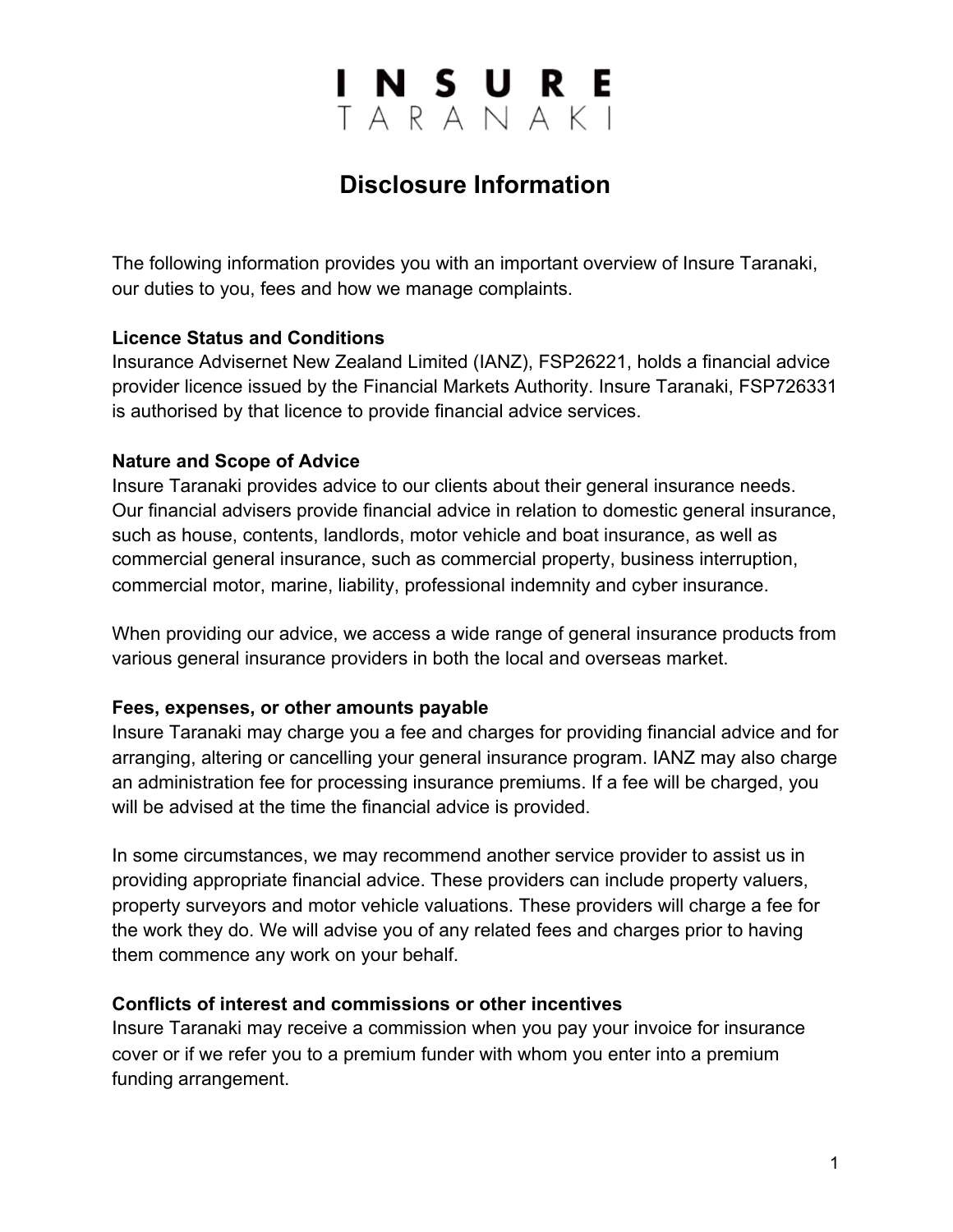# INSURE<br>TARANAKI

Insure Taranaki may pay your financial adviser a salary, plus bonuses and other incentives. Insure Taranaki and your financial adviser may receive indirect benefits from insurers and premium funders such as business lunches, tickets to sporting and/or cultural events or corporate promotional merchandise.

We recognise that the above commissions and incentives may create conflicts of interests for Insure Taranaki and your financial adviser. To manage these conflicts, we follow an advice process that ensures our recommendations are made based on your financial goals and circumstances. Insurance Advisernet undertakes compliance audits of your financial adviser, who undergoes specialised training in this area. Insurance Advisernet also annually audits our conflicts of interest compliance framework.

We may, however, choose to rebate all or some commissions and charge you a fee based on the nature of the service we provide.

#### **Complaints & Disputes Process**

If you are not fully satisfied with our services, please contact your financial adviser or Insure Taranaki, who will try to resolve your complaint to your satisfaction. If a satisfactory resolution is not able to be achieved, your financial adviser or Insure Taranaki will refer your complaint to IANZ. IANZ 's complaints officer will formally acknowledge your complaint in writing and will endeavour to resolve your complaint fairly and within a timely manner.

If you are unable to resolve your complaint with IANZ, you may refer it to Financial Services Complaints Limited (FSCL), of which IANZ and Insure Taranaki are members. FSCL is an approved independent dispute resolution scheme which handles complaints against financial service providers, including insurance brokers. FSCL is free to consumers and its decisions are binding on us (but not on you).

Further information about FSCL is available from IANZ and/or from [www.fscl.org.nz.](http://www.fscl.org.nz/) You may contact FSCL directly on 0800 347 257.

Please [click here](https://a1a1ed2e-82e6-4435-b58c-f6f5f9764462.filesusr.com/ugd/166c35_902b1a873d7248a1ab6024fe83f75345.pdf?index=true) for more details on IANZ's complaints handling process.

#### **Duties**

We believe in delivering the most appropriate advice, built upon our four core business pillars, Trust, Advice, Choice and Value.